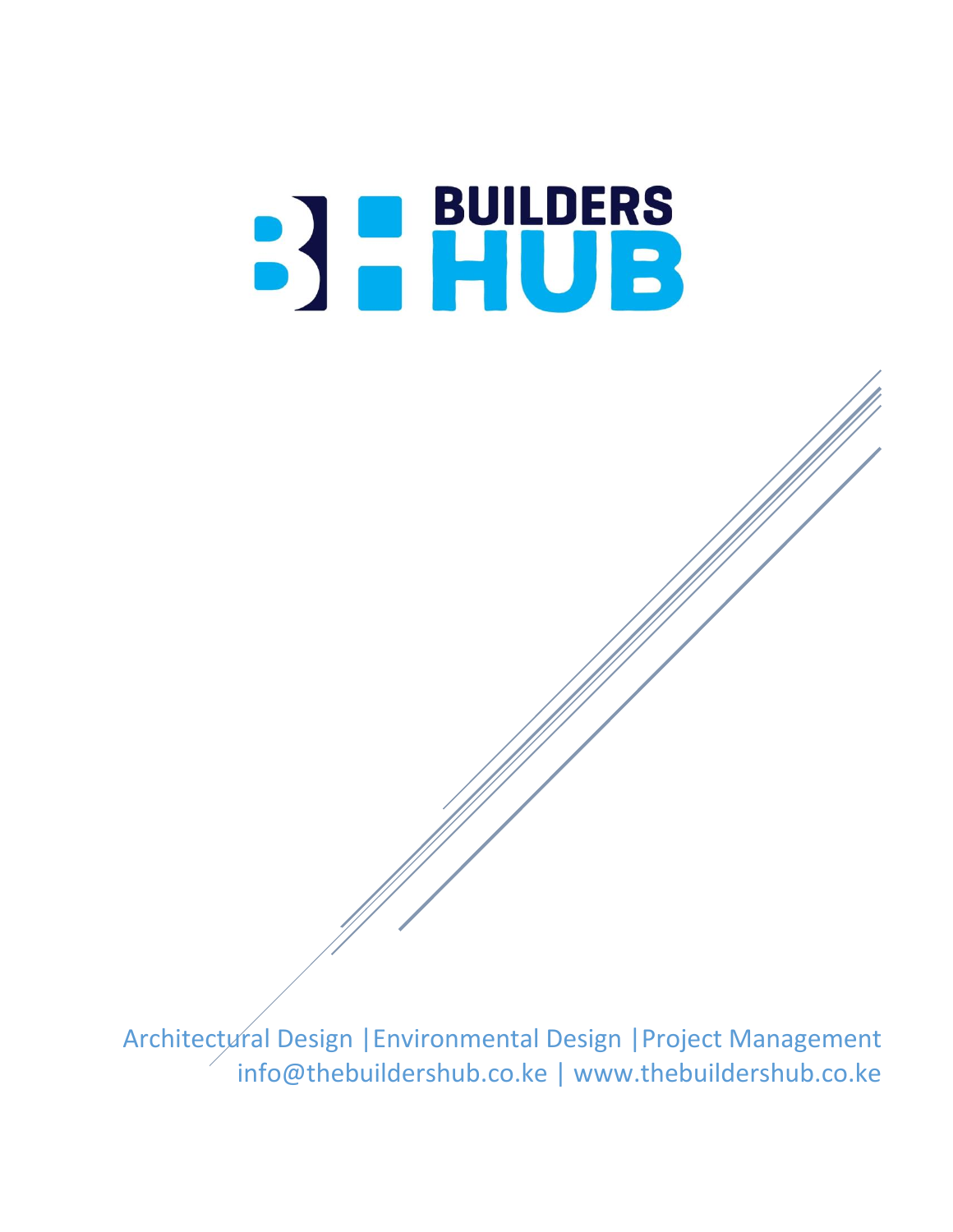# **EXECUTIVE SUMMARY**

The Builders Hub Limited is a Design Consultancy company offering a comprehensive scope of Architectural design, Environmental design and Project Management services. The Builders Hub exists to offer cutting edge, innovative and practical building solutions aimed at creating functional spaces for use in day to day living. We pride ourselves in giving a professional and innovative touch to every endeavor.

# **Vision**

Distinguished excellence in built environment solutions

## **Mission**

Connecting everyday people and everyday spaces

## **Contact Information**

Tel: +254 [0]798 077 698 Email: [info@thebuildershub.co.ke](mailto:info@thebuildershub.co.ke) Website[: www.thebuildershub.co.ke](http://www.thebuildershub.co.ke/)

# **Registration**

The Builders Hub is a limited liability company incorporated in Kenya under the companies Act.

# **Tax Obligations**

The Builders Hub Limited is tax compliant company which is registered by Kenya Revenue Authority. It has up to date tax compliance certificate for both VAT and Pin.

#### **Values**

The Builders Hub Limited is driven by five key pillars: Integrity, Excellence, Professionalism, Teamwork and Customer Satisfaction

# **Services Offered**

We offer Architectural Design, Environmental Design and Project Management services. We have a solid technical grasp and vast experience in built environment design and management processes. Our staff are licensed and registered with the following bodies: the Board of Registration of Architects and Quantity Surveyors (BORAQS), the National Environment Authority (NEMA) and the Environment Institute of Kenya (EIK).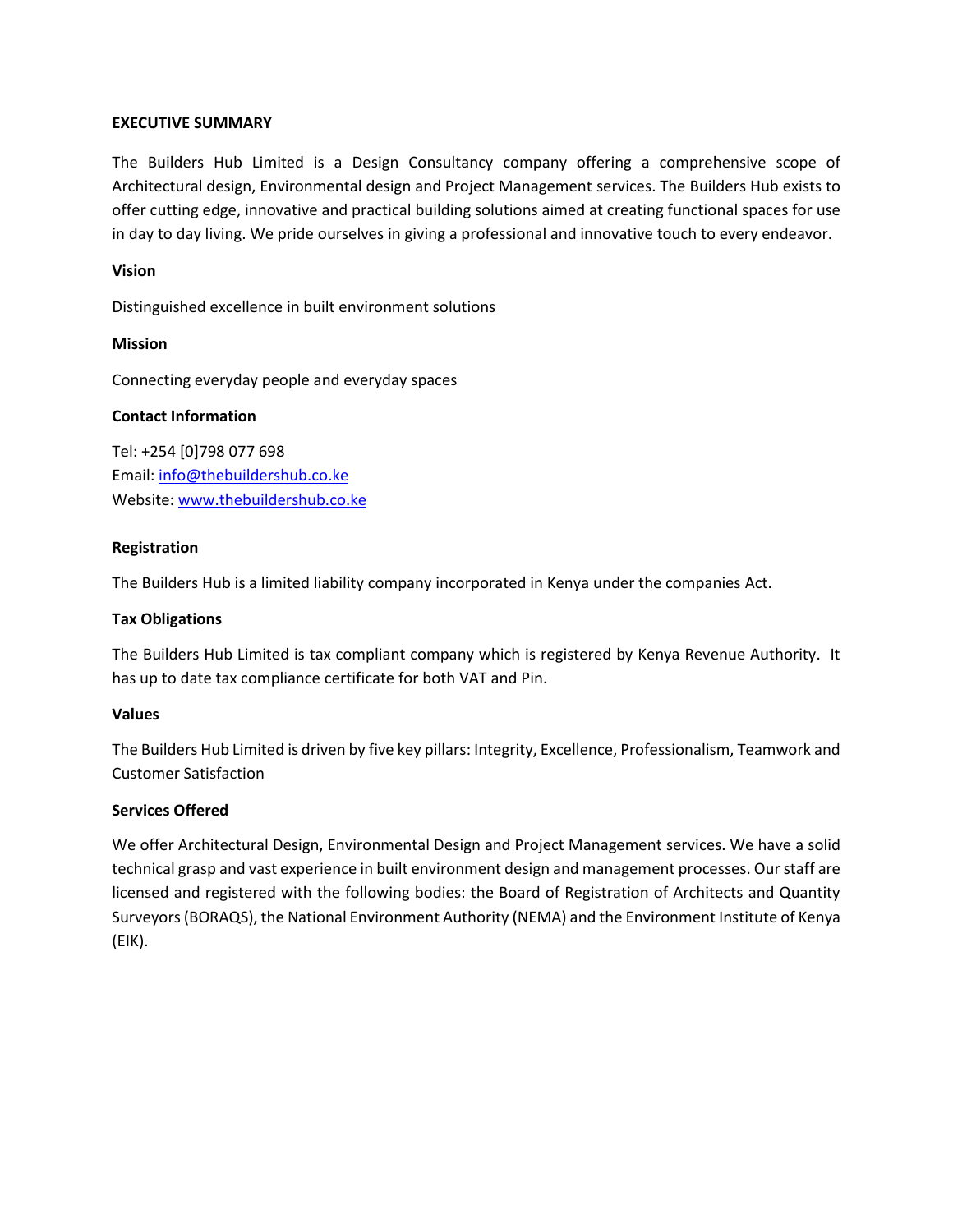## **SCOPE OF CONSULTANT SERVICES**

#### Architectural Design

#### **Scope of Architect's Services**

## **Work stage A: Inception**

Client secures all the necessary land Ensures there are no encumbrances Acquires Survey Map Identifies Plot boundaries.

## **Work stage B: Site Survey**

Architect Studies, documents and records the site's physical situation, existing ground conditions, topographical and climatic conditions including soil test pits to investigate structural integrity (with Structural Engineer) in order to enable informed decision making about what steps to be taken to design and construct the buildings.

Architect prepares Site analysis to be used as the basis upon which all future action will be decided.

## **Work stage C: Outline Proposal**

Architect analyzes the requirements; prepares outline proposals consisting of overall Master Plan, small scale floor plans, elevations, sections and/or visual images where appropriate.

# **Work Stage D: Scheme Design**

Architect develops a scheme design from the outline proposals. The scheme design will include adequate illustrations in sufficient detail to enable the client to agree to the architectural plan, materials and appearance.

Architect submits the relevant drawings to the Local Authority in order to obtain development approval for temporary structures.

#### **Works Stage E: Detail Design**

Architect develops the scheme design; obtains the client's approval of the nature of construction plan, quality of materials and standard of workmanship.

The Architect coordinates the design work done by other consultants, (i.e. Structural/Civil Engineer, Mechanical/Electrical Engineer, Landscape Architect and Quantity Surveyor), specialist designers, contractors, sub-contractors and suppliers.

#### **Work stage F and G: Production Information and Bills of Quantities**

Architect prepares production information including drawings, schedules and specification of materials and workmanship sufficient for the Quantity Surveyor to provide Bills of Quantities, all information complete in sufficient detail to enable a contractor to prepare a tender.